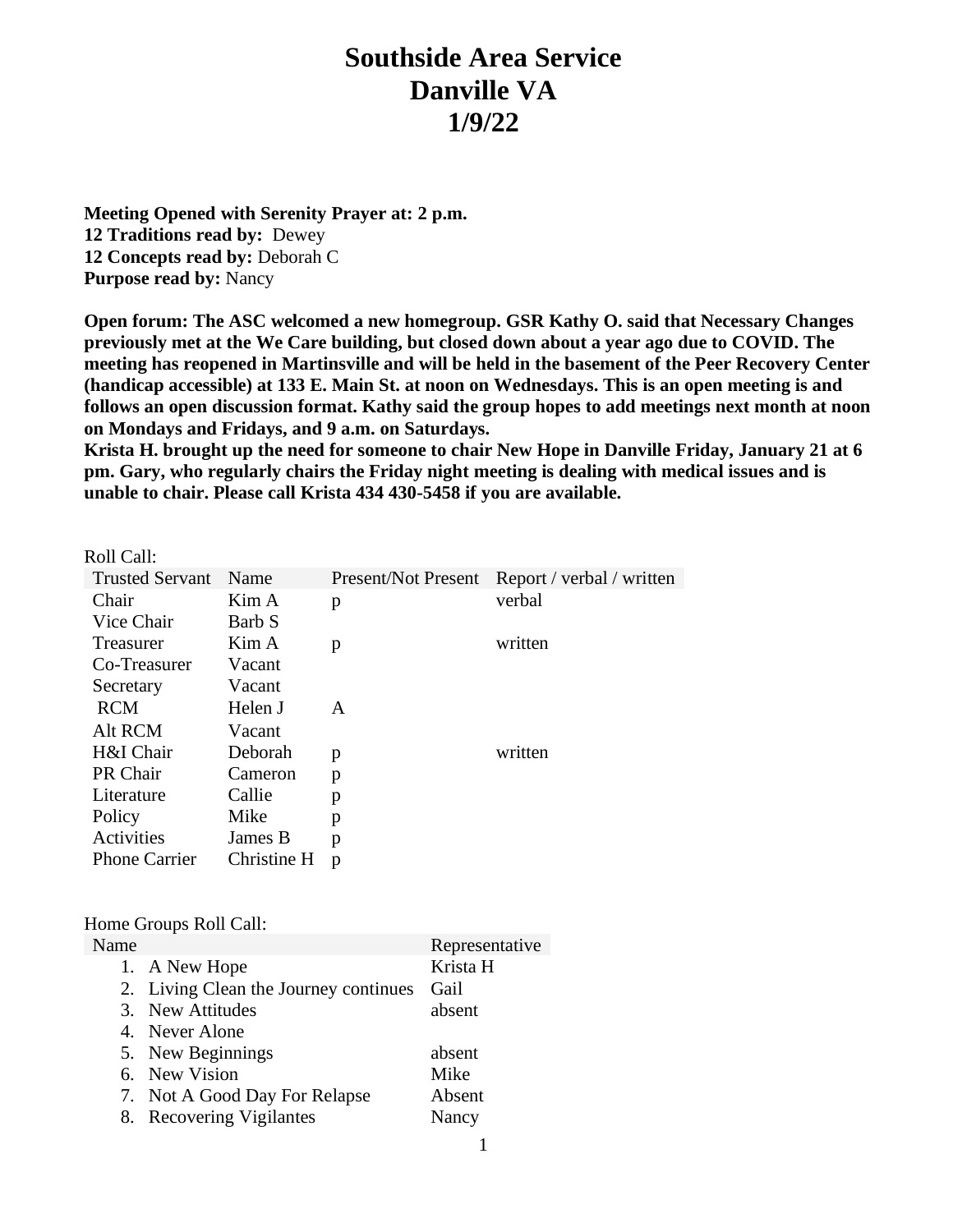| 9. Quarantined in Recovery  | absent |
|-----------------------------|--------|
| 10. Solutions with Serenity | absent |
| 11. Steps Into Serenity     | closed |
| 12. Steps to Freedom        | absent |
| 13. Survivors               | absent |
| 14. Gretna N.A.             | absent |

**Last month's Area Minutes accepted (vote):** Accepted/ All in favor **Treasurer's Report: Accepted (vote) -** Accepted/ All in favor

# **Chair Person's Report:**

## **Recommended Alternate ASC meeting dates.**

- July  $10^{th}$  (4<sup>th</sup> of July)
- September  $11<sup>th</sup>$  (labor day weekend)

**Policy recommendations:** as per the policy subcommittee special meetings held in October and November can be found on the website. [https://southsidena.org/wp-content/uploads/SSASC-Policy-Draft-January-2021.pdf](https://southsidena.org/wp-content/uploads/SSASC-Policy-Draft-January-2021.pdf/) You can follow the link under the GSR Resources. All groups need to review the draft online and bring back discussions to the policy subcommittee meeting at 1pm February  $6<sup>th</sup>$ . The vote will take place at the ASC meeting that begins at  $2$ pm on February  $6<sup>th</sup>$ .

## **Upcoming events in our region:**

- Please support our region's convention January 21-23, 2022. Visit the car-na.org website for more info. <https://car-na.org/events/39th-avcna-regional-convention/>
- Our region is hosting the 25th East Coast Convention in June 10-12, 2022. It will be held in Richmond. All proceeds go to buy basic texts for Incarcerated Addicts. For more info: [https://car](https://car-na.org/events/25th-east-coast-convention-of-na/)[na.org/events/25th-east-coast-convention-of-na/](https://car-na.org/events/25th-east-coast-convention-of-na/)

I have appreciated being able to serve our area as the chair person this past 5 months. Thank you for helping to keep me clean.

In loving service, Kim A

# **Vice Chair Report:** Vacant

## **Treasurer Report:**

**SOUTHSIDE AREA MONTHLY TREASURER'S REPORT Date: January 2022 / reporting for December 2021**

**BEGINNING BALANCE** \$774.57

## **GROUP DONATIONS**

|        | A NEW HOPE   | - |
|--------|--------------|---|
| Callie | LIVING CLEAN | - |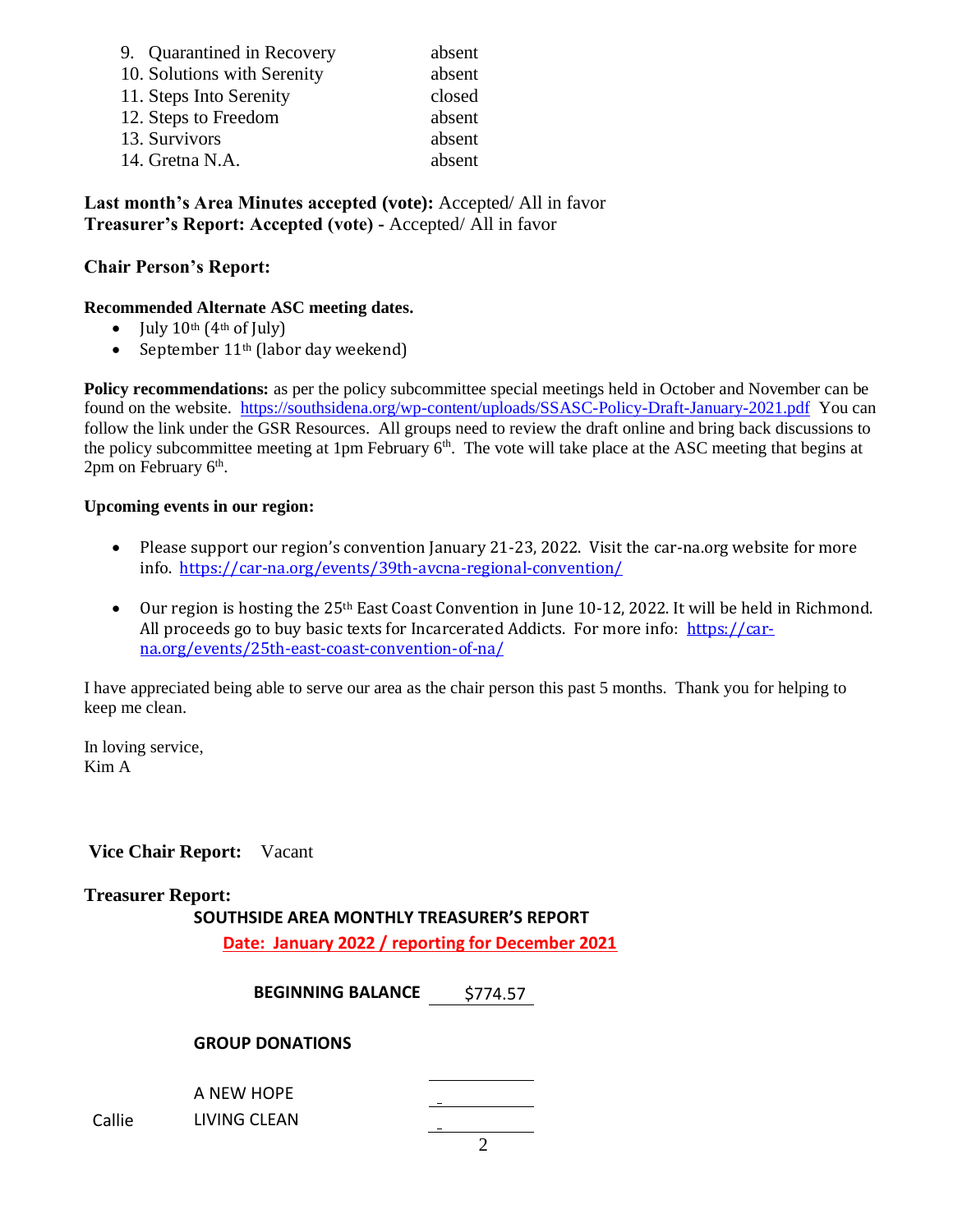| Cameron   | <b>NEVER ALONE</b>                 |                           |                 |                                                    |
|-----------|------------------------------------|---------------------------|-----------------|----------------------------------------------------|
|           | <b>NEW ATTITUDES</b>               |                           |                 |                                                    |
|           | <b>NEW BEGINNINGS</b>              |                           |                 |                                                    |
| Mike H    | <b>NEW VISION</b>                  |                           |                 |                                                    |
|           | NOT A GOOD DAY FOR                 |                           |                 |                                                    |
| Paul      | <b>RELAPSE</b>                     |                           |                 |                                                    |
| Nancy     | <b>RECOVERING VIGILANTES</b>       |                           |                 |                                                    |
| james     | <b>QUARANTINED IN RECOVERY</b>     |                           |                 |                                                    |
| Charlotte | SOLUTIONS WITH SERENITY            | <u>\$12.41</u>            |                 | cashapp 1/6/22                                     |
| Christine | <b>STEPS INTO SERENITY</b>         |                           |                 |                                                    |
|           | <b>STEPS TO FREEDOM</b>            |                           |                 |                                                    |
| Lawson    | <b>SURVIVORS</b>                   |                           |                 |                                                    |
|           | <b>GRETNA</b>                      |                           |                 |                                                    |
|           | <b>TOTAL GROUP DONATIONS</b>       |                           | \$12.41         |                                                    |
|           | <b>OTHER INCOME</b>                |                           |                 |                                                    |
|           | LITERATURE                         | \$0.00                    |                 |                                                    |
|           | <b>Personal Electronic</b>         |                           |                 |                                                    |
|           | Donations                          |                           |                 |                                                    |
|           |                                    | <b>TOTAL INCOME</b>       | \$12.41         |                                                    |
|           | <b>LESS EXPENSES</b>               |                           |                 |                                                    |
|           | Payee<br>Check #                   | Amount                    |                 |                                                    |
|           | <b>CARNA</b>                       |                           | negative number |                                                    |
|           | <b>ZOOM</b>                        |                           |                 |                                                    |
|           | <b>ACTIVITIES</b>                  |                           |                 | (remaining unreimbursed expenses \$62.89) to Kim A |
|           |                                    | <b>Total Expenditures</b> | \$0.00          |                                                    |
|           | <b>ENDING BANK BALANCE</b>         |                           | \$786.98        |                                                    |
|           | <b>LESS PRUDENT RESERVE</b>        |                           | ( \$800.00)     |                                                    |
|           | <b>TOTAL AVAILABLE</b>             |                           | (513.02)        |                                                    |
|           | TOTAL AVAILABLE WITHOUT LITERATURE |                           | \$0.00          |                                                    |
|           | <b>REGIONAL DONATION</b>           |                           | \$0.00          |                                                    |
|           |                                    |                           |                 |                                                    |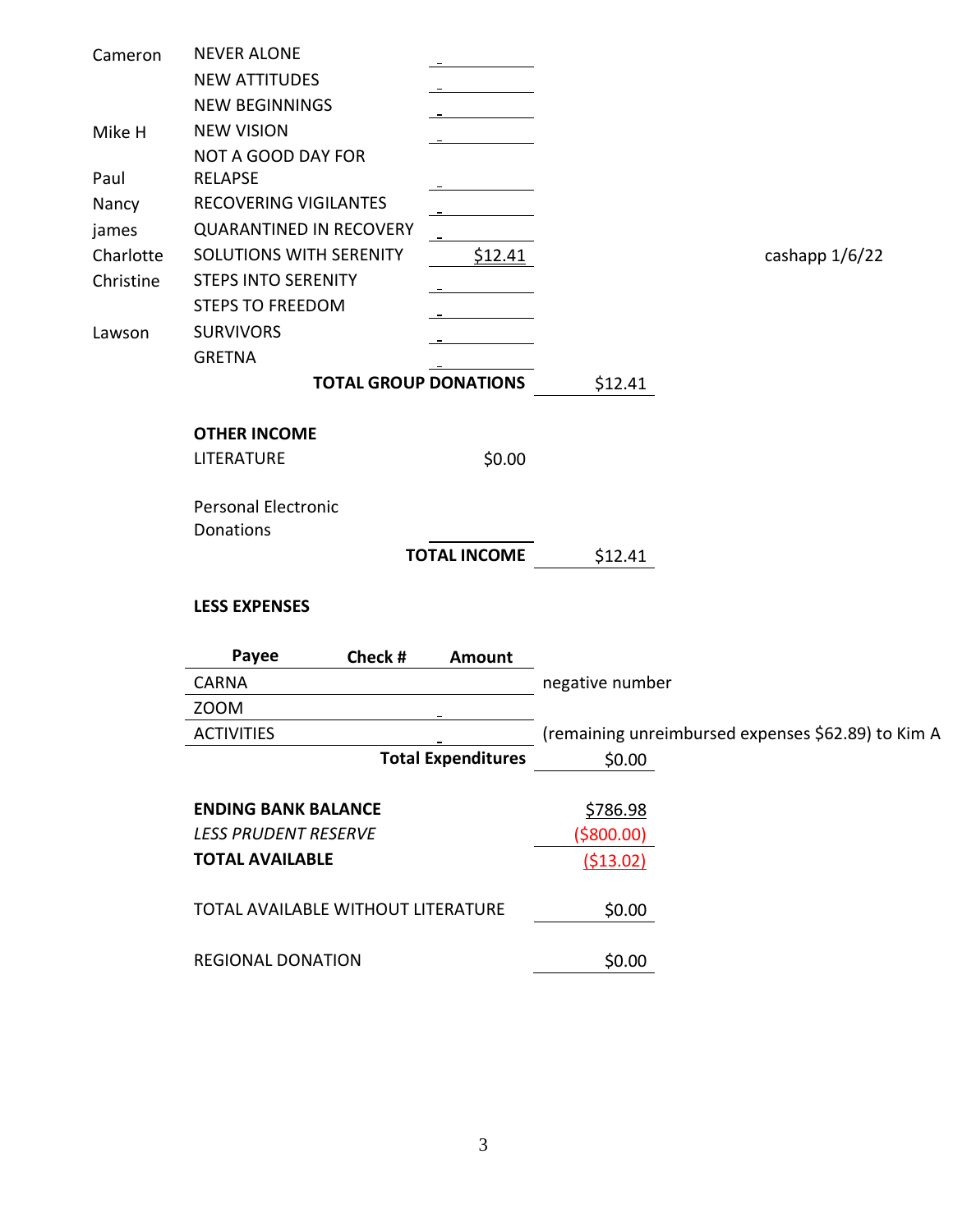| SOUTHSIDE AREA BUDGET REPORT 2021 |            |            |            |            |            |            |            |            |          |          |        |         |              |
|-----------------------------------|------------|------------|------------|------------|------------|------------|------------|------------|----------|----------|--------|---------|--------------|
| Summary                           | Jan        | Feb        | Mar        | Apr        | May        | Jun        | Jul        | Aug        | Sep      | Oct      | Nov    | Dec     | Year's Total |
| <b>Opening Bank Balance</b>       | \$1,447.67 | \$1,117.67 | \$1,010.82 | \$1,320.01 | \$1,568.61 | \$1,028.95 | \$914.07   | \$1,051.91 | \$539.58 | \$849.09 |        |         |              |
|                                   |            |            |            |            |            |            |            |            |          |          |        |         |              |
| <b>Total Income</b>               | \$48.25    | \$28.52    | \$263.05   | \$192.75   | \$48.25    | \$102.12   | \$137.84   | \$156.93   | \$437.02 | \$0.00   | \$0.00 | \$62.41 | \$1,477.14   |
| <b>Total Expenditures</b>         | \$213.25   | \$78.13    | \$110.12   | \$68.45    | \$150.00   | \$217.00   | \$494.26   | \$669.26   | \$127.51 | \$64.00  | \$0.00 | \$0.00  | \$2,191.98   |
| <b>Totals</b>                     | \$165.00   | \$49.61    | \$152.93   | \$124.30   | \$101.75   | \$114.88   | \$356.42   | \$512.33   | \$309.51 | \$64.00  | \$0.00 | \$62.41 |              |
|                                   |            |            |            |            |            |            |            |            |          |          |        |         |              |
| <b>Ending Bank Balance</b>        | \$1,117.67 | \$1,010.82 | \$1,320.01 | \$1,568.61 | \$1,028.95 | \$914.07   | \$1,051.91 | \$539.58   | \$849.09 |          |        |         |              |
|                                   |            |            |            |            |            |            |            |            |          |          |        |         |              |
| Income                            |            |            |            |            |            |            |            |            |          |          |        |         |              |
| <b>Group Donations</b>            | \$48.25    | \$28.52    | \$141.30   | \$138.92   | \$48.25    | \$95.12    | \$81.84    | \$119.00   | \$102.00 | \$0.00   | \$0.00 | \$62.41 | \$865.61     |
| Literature                        | \$0.00     | \$0.00     | \$0.00     | \$0.00     | \$0.00     | \$0.00     | \$0.00     | \$0.00     | \$0.00   | \$0.00   | \$0.00 | \$0.00  | \$0.00       |
| Other income                      | \$0.00     | \$0.00     | \$121.75   | \$53.83    | \$0.00     | \$7.00     | \$56.00    | \$37.93    | \$335.02 | \$0.00   | \$0.00 | \$0.00  | \$611.53     |
| <b>Total Income</b>               | \$48.25    | \$28.52    | \$263.05   | \$192.75   | \$48.25    | \$102.12   | \$137.84   | \$156.93   | \$437.02 | \$0.00   | \$0.00 | \$62.41 | \$1,477.14   |
|                                   |            |            |            |            |            |            |            |            |          |          |        |         |              |
| Expenditures                      |            |            |            |            |            |            |            |            |          |          |        |         |              |
|                                   |            |            |            |            |            |            |            |            |          |          |        |         |              |
| Zoom                              | \$0.00     | \$0.00     | \$0.00     | \$0.00     | \$0.00     | \$0.00     | \$0.00     | \$0.00     | \$0.00   | \$0.00   | \$0.00 | \$0.00  | \$0.00       |
| H&I Exp.                          | \$0.00     | \$0.00     | \$0.00     | \$0.00     | \$0.00     | \$0.00     | \$0.00     | \$0.00     | \$0.00   | \$0.00   | \$0.00 | \$0.00  | \$0.00       |
| Helpline/Phone                    | \$0.00     | \$0.00     | \$0.00     | \$0.00     | \$0.00     | \$0.00     | \$0.00     | \$0.00     | \$127.51 | \$0.00   | \$0.00 | \$0.00  | \$127.51     |
| Pr Copy/Exp/Lit                   | \$0.00     | \$0.00     | \$0.00     | \$0.00     | \$0.00     | \$0.00     | \$0.00     | \$0.00     | \$0.00   | \$0.00   | \$0.00 | \$0.00  | \$0.00       |
| <b>Meeting Lists</b>              | \$18.95    | \$0.00     | \$0.00     | \$68.45    | \$0.00     | \$0.00     | \$0.00     | \$175.00   | \$0.00   | \$0.00   | \$0.00 | \$0.00  | \$262.40     |
| <b>Policy Exp</b>                 | \$0.00     | \$0.00     | \$0.00     | \$0.00     | \$0.00     | \$0.00     | \$0.00     | \$0.00     | \$0.00   | \$0.00   | \$0.00 | \$0.00  | \$0.00       |
| PO Box Rental                     | \$0.00     | \$0.00     | \$0.00     | \$0.00     | \$0.00     | \$0.00     | \$0.00     | \$0.00     | \$0.00   | \$64.00  | \$0.00 | \$0.00  | \$64.00      |
| <b>ASC/Sec Exp</b>                | \$0.00     | \$0.00     | \$0.00     | \$0.00     | \$0.00     | \$0.00     | \$0.00     | \$0.00     | \$0.00   | \$0.00   | \$0.00 | \$0.00  | \$0.00       |
| <b>Reg Donation</b>               | \$78.13    | \$110.12   | \$0.00     | \$0.00     | \$0.00     | \$0.00     | \$0.00     | \$0.00     | \$0.00   | \$0.00   | \$0.00 | \$0.00  | \$188.25     |
| <b>RCM Travel</b>                 | \$0.00     | \$0.00     | \$0.00     | \$0.00     | \$0.00     | \$0.00     | \$0.00     | \$0.00     | \$0.00   | \$0.00   | \$0.00 | \$0.00  | \$0.00       |
| Literature                        | \$0.00     | \$0.00     | \$0.00     | \$0.00     | \$0.00     | \$0.00     | \$0.00     | \$159.24   | \$0.00   | \$0.00   | \$0.00 | \$0.00  | \$159.24     |
| <b>Returned Check</b>             | \$0.00     | \$0.00     | \$0.00     | \$0.00     | \$0.00     | \$0.00     | \$0.00     | \$0.00     | \$0.00   | \$0.00   | \$0.00 | \$0.00  | \$0.00       |
| Website                           | \$0.00     | \$0.00     | \$0.00     | \$0.00     | \$0.00     | \$117.00   | \$0.00     | \$0.00     | \$0.00   | \$0.00   | \$0.00 | \$0.00  | \$117.00     |
| <b>Activities</b>                 | \$0.00     | \$0.00     | \$0.00     | \$0.00     | \$0.00     | \$44.00    | \$0.00     | \$0.00     | \$0.00   | \$0.00   | \$0.00 | \$0.00  | \$44.00      |
| Rent                              | \$0.00     | \$0.00     | \$0.00     | \$0.00     | \$0.00     | \$0.00     | \$0.00     | \$0.00     | \$0.00   | \$0.00   | \$0.00 | \$0.00  | \$0.00       |
|                                   | \$0.00     | \$0.00     | \$0.00     | \$0.00     | \$0.00     | \$0.00     | \$0.00     | \$0.00     | \$0.00   | \$0.00   | \$0.00 | \$0.00  | \$0.00       |
| <b>Total Expenditures</b>         | \$97.08    | \$110.12   | \$0.00     | \$68.45    | \$0.00     | \$161.00   | \$0.00     | \$334.24   | \$127.51 | \$64.00  | \$0.00 | \$0.00  | \$962.40     |

Thank you for trusting me to serve as your 2021 Treasurer.

ILS, Kim A

#### **RCM Report: Absent**

## **Alt RCM Report: Vacant**

#### **H&I Report:**

**Greetings,**

**All is well. Nothing too much to report. Our H&I meeting was held at 1 pm on 1-9-2022. We discussed having a learning day with the Activities sub-committee in the spring. Hopefully we can get more people involved with service. As far as the Southern Virginia commitment, I will be reaching out this month and will bring my findings back to the February ASC. We do need some volunteers to help fulfill this commitment. In loving service, Deborah C - H&I Chair**

**Literature: Absent**

**Activities:** Vacant

**PR Report: Absent**

**Phone Carrier Report:** Greetings family,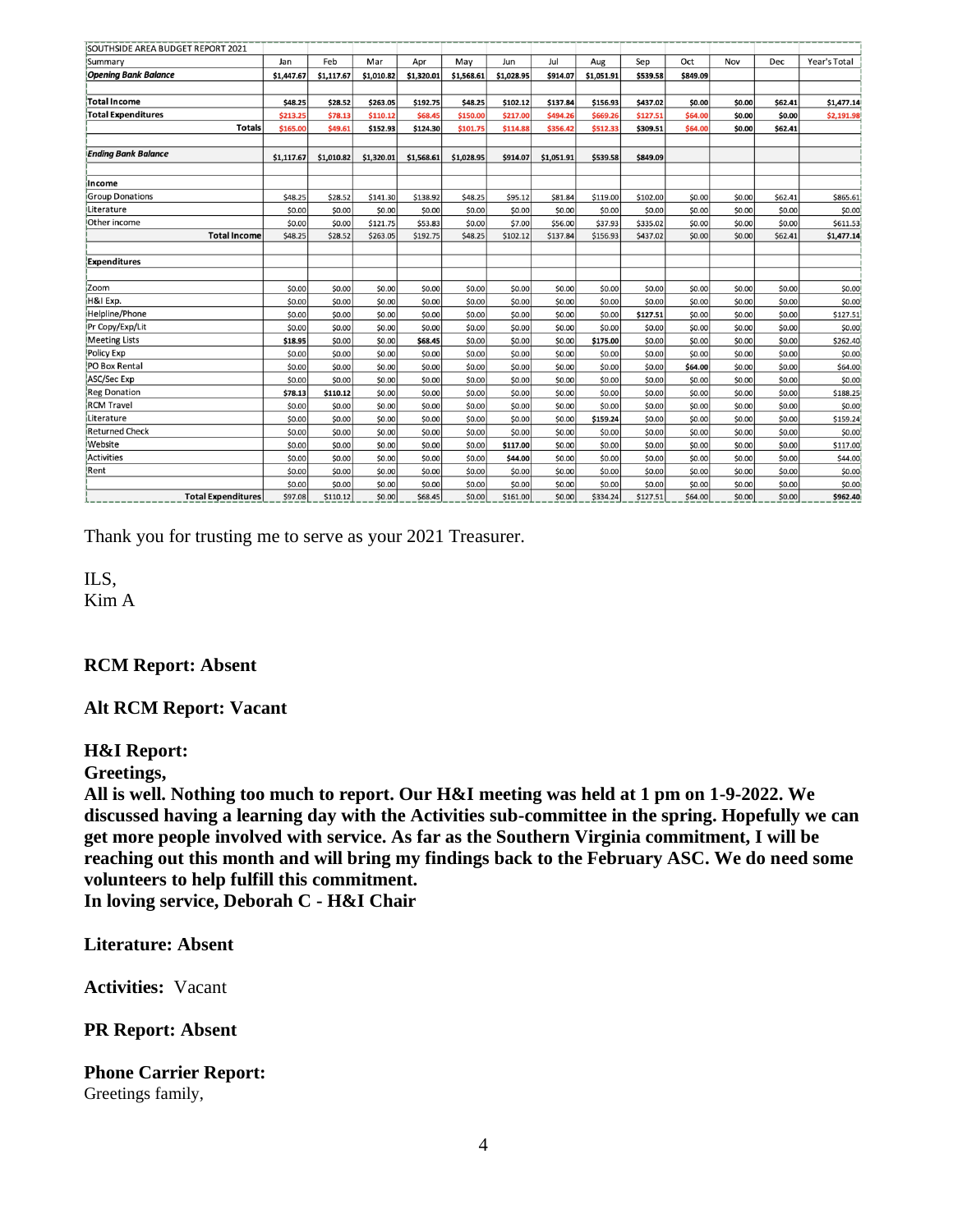Another quiet month. The Southside NA phoneline received five calls throughout December. Two of these WERE from addicts seeking recovery, while one was from an irate man trying to sign up for treatment classes through Mental Health. The remaining two were sales calls. In loving service, Christine H.

## **Policy Chair Report: No report**

## **Website Report:**

January 2022 Website report

All is well with the website. I uploaded the minutes and also put the draft of our policy online. I sent out the monthly newsletter letting people know where to find the minutes.

If you know of anyone with any website experience, please ask them to take a look at our website and consider joining us. It really is past time to get someone else to do the website.

In loving Service, Kim A

## GSR Reports:

| Name                               | Representative |      | Donation Report – Written or Verbal |
|------------------------------------|----------------|------|-------------------------------------|
| A New Hope<br>1.                   |                | \$0  |                                     |
| Living Clean<br>2.                 | Gail F         | \$0  | Written                             |
| <b>New Attitudes</b><br>3.         |                | \$0  |                                     |
| Never Alone<br>4.                  |                | \$0  |                                     |
| New Beginnings<br>5.               |                | \$0  |                                     |
| 6. New Vision                      | Mike H         | \$0  | No report                           |
| 7. Not A Good Day For Relapse      |                | \$0  |                                     |
| <b>Recovering Vigilantes</b><br>8. | Nancy S        | \$50 | Written                             |
| 9. Quarantined In Recovery         |                | \$0  |                                     |
| 10. Solutions With Serenity        |                | \$0  |                                     |
| 11. Steps Into Serenity            |                | \$0  |                                     |
| 12. Steps to Freedom               |                | \$0  |                                     |
| 13. Survivors                      |                | \$0  |                                     |
| 14. Gretna N.A.                    |                | \$0  |                                     |
| 15. Necessary Changes              | Kathy O        | \$0  | Verbal                              |

## **A New Hope: No report, no donation.**

**Living Clean the Journey Continues: Filling in For Callie E, Gail F. announced that Kim A. will be celebrating 31 years on Tuesday, February 8th at Living Clean the Journey Continues at 6 p.m. No donation.**

**New Attitudes: No report, no donation**

**Never Alone: No report, no donation**

**New Beginnings: No report, no donation**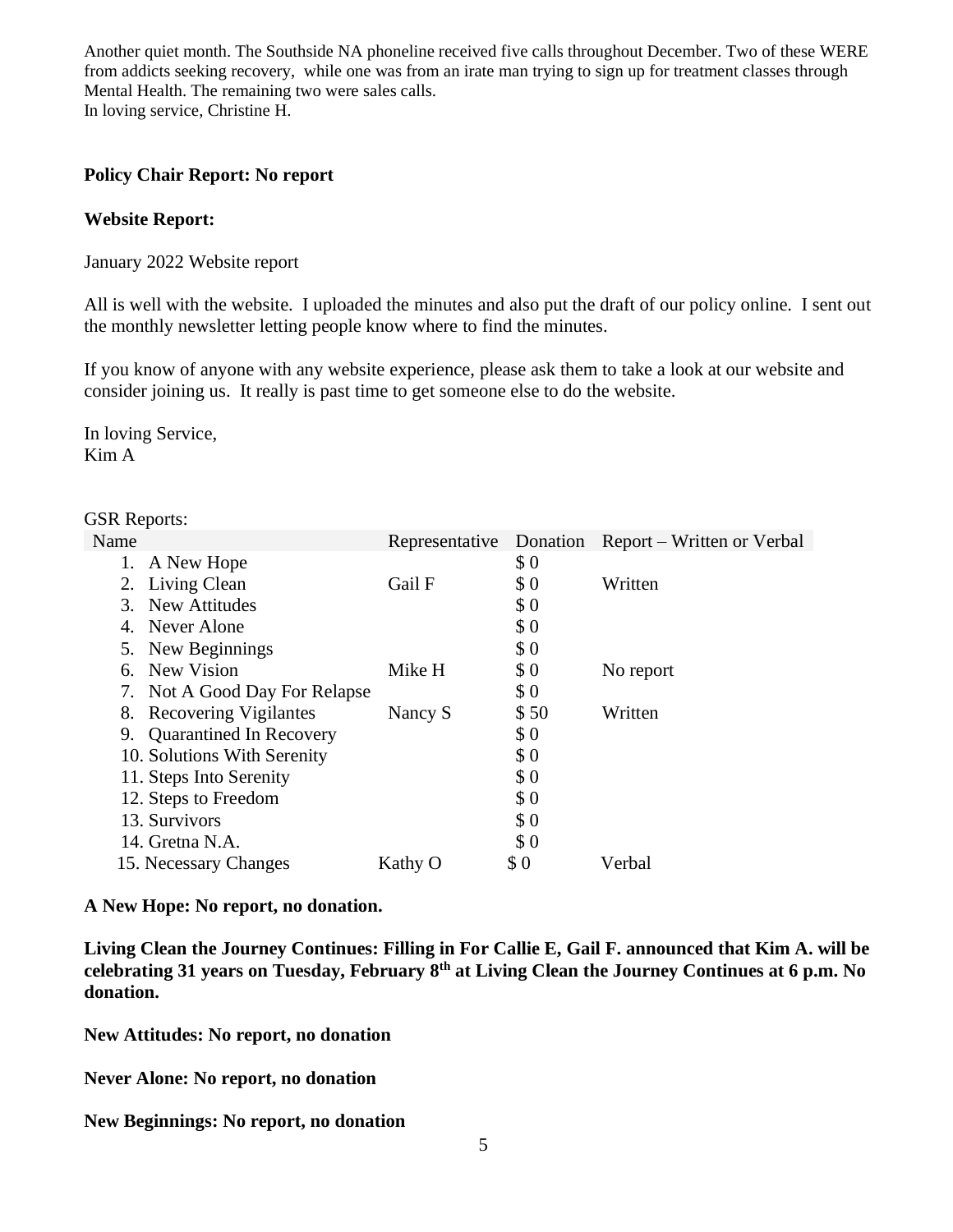**New Vision: No report, no donation**

**Not A Good Day For Relapse: No report, no donation**

**Recovering Vigilantes: We are still needing Home group members to attend our home group meetings so we can give some feedback on nominations. Our group is holding its own, week to week. We are praying for more newcomers to make it to the rooms. In Loving service, Nancy S.**

**Quarantined in Recovery: No report, no donation**

**Solutions With Serenity: No report, no donation.**

**Survivors: No report, no donation**

**Gretna N.A.: No report, no donation**

## **Old BUSINESS:**

#### **Elections:**

Chair: Barb S – not present (vote on this next month) Vice Chair: No nominations Secretary: Christine H (Elected Jan 2022) RCM: Krista H (Elected Jan 2022) Alt RCM Treasurer: Donna G (Elected Jan 2022) Alt Treasurer: Policy: Mike H (Elected 2022) H&I: Deborah C (Elected Jan 2022) PR: Cameron – not present (vote on this next month) (phone carrier, webservant) Activities – Krista H. (Elected Jan 2022) Literature: Callie – not present (vote on this next month)

**Motion** to have homegroups review policy changes and vote on updates **Intent:** to keep the policy current **Made by:** Living Clean The Journey Continues **2 nd by:** Deborah C: Recovering Vigilantes

## **NEW BUSINESS:**

Announce Available Positions: Trusted servants are still needed to fill the following positions: **Chair** (Barb S nominated, vote next month), **Vice Chair**, **Alt RCM**, **Alt Treasurer**, **PR** (Cameron S nominated, vote next month), **Literature** (Callie nominated, vote next month), **webservant and phone carrier)**.

Home Groups please send your GSR to Area Service with any nominations for open positions.

**Meeting for next month: Danville, VA. DATE: February 6, 2022 Sub committees meet at 1pm**